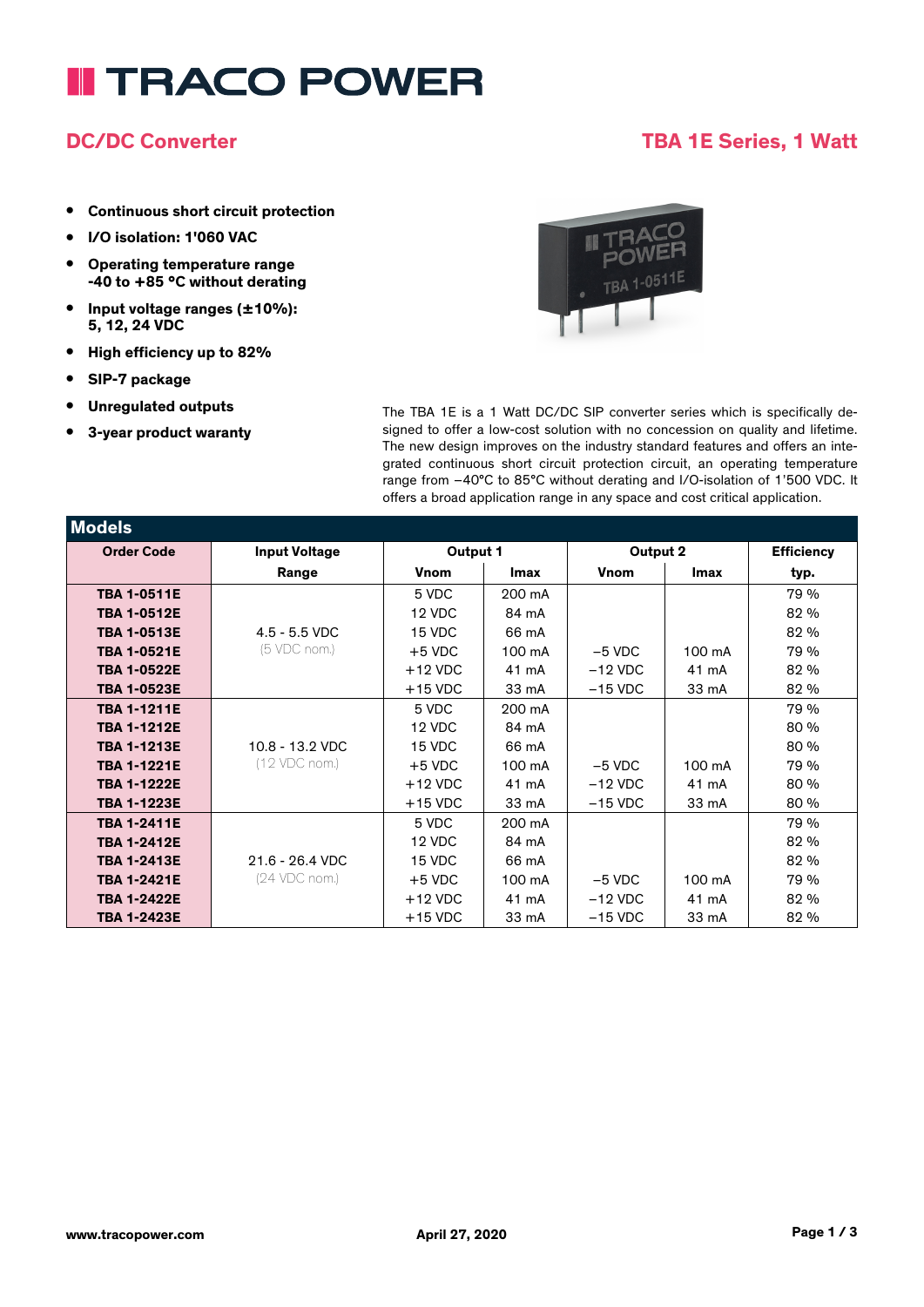## **II TRACO POWER**

| <b>Input Specifications</b> |              |                           |                                                              |
|-----------------------------|--------------|---------------------------|--------------------------------------------------------------|
| Input Current               | - At no load | 5 Vin models: 25 mA typ.  |                                                              |
|                             |              | 12 Vin models: 15 mA typ. |                                                              |
|                             |              | 24 Vin models: 10 mA typ. |                                                              |
| Surge Voltage               |              |                           | 5 Vin models: 9 VDC max. (1 s max.)                          |
|                             |              |                           | 12 Vin models: <b>18 VDC max.</b> (1 s max.)                 |
|                             |              |                           | 24 Vin models: 30 VDC max. (1 s max.)                        |
| Recommended Input Fuse      |              |                           | 5 Vin models: 500 mA (slow blow)                             |
|                             |              |                           | 12 Vin models: <b>200 mA</b> (slow blow)                     |
|                             |              |                           | 24 Vin models: <b>100 mA</b> (slow blow)                     |
|                             |              |                           | (The need of an external fuse has to be assessed)            |
|                             |              |                           | in the final application.)                                   |
| Input Filter                |              |                           | <b>Internal Capacitor</b>                                    |
|                             |              |                           | (add. external 22 $\mu$ F (ESR < 0.1 $\Omega$ ) recommended) |

| <b>Output Specifications</b>    |                                 |                                                |                                           |
|---------------------------------|---------------------------------|------------------------------------------------|-------------------------------------------|
| <b>Voltage Set Accuracy</b>     |                                 |                                                | $\pm 3\%$ max. (at 60% for 5VDC models)   |
|                                 |                                 |                                                | $\pm 3\%$ max. (at 80% for other models)  |
| Regulation                      | - Input Variation (1% Vin step) | single output models: 1.5% max.                |                                           |
|                                 |                                 | dual output models: <b>1.5% max.</b>           |                                           |
|                                 | - Load Variation                |                                                | (see application note:                    |
|                                 |                                 |                                                | www.tracopower.com/overview/tba1e)        |
|                                 | - Voltage Balance               | dual output models: <b>1% max.</b>             |                                           |
|                                 | (symmetrical load)              |                                                |                                           |
| Ripple and Noise                | - 20 MHz Bandwidth              |                                                | 100 mVp-p typ.                            |
|                                 |                                 |                                                | 150 mVp-p max.                            |
| Capacitive Load                 | - single output                 |                                                | 5 Vout models: 2'200 µF max.              |
|                                 |                                 | 12 Vout models: 470 µF max.                    |                                           |
|                                 |                                 | 15 Vout models: 470 µF max.                    |                                           |
|                                 | - dual output                   |                                                | 5 / -5 Vout models: 2'200 / 2'200 µF max. |
|                                 |                                 | 12 / -12 Vout models: <b>470 / 470 µF max.</b> |                                           |
|                                 |                                 | 15 / -15 Vout models: 220 / 220 µF max.        |                                           |
| Minimum Load                    |                                 |                                                | 10 % of lout max.                         |
| <b>Temperature Coefficient</b>  |                                 |                                                | $\pm 0.02$ %/K max.                       |
| Start-up Time                   |                                 |                                                | $10$ ms max.                              |
| <b>Short Circuit Protection</b> |                                 |                                                | Continuous, Automatic recovery            |

| <b>Safety Specifications</b> |
|------------------------------|
|------------------------------|

Safety Standards - IT / Multimedia Equipment Designed for EN 60950-1 (no certification)

| <b>General Specifications</b> |                                 |                                            |
|-------------------------------|---------------------------------|--------------------------------------------|
| <b>Relative Humidity</b>      |                                 | 95% max. (non condensing)                  |
| <b>Temperature Ranges</b>     | - Operating Temperature         | $-40^{\circ}$ C to $+95^{\circ}$ C         |
|                               | - Case Temperature              | $+105^{\circ}$ C max.                      |
|                               | - Storage Temperature           | $-55^{\circ}$ C to $+125^{\circ}$ C        |
| <b>Power Derating</b>         | - High Temperature              | 5 %/K above 85°C                           |
| Cooling System                |                                 | <b>Natural convection (20 LFM)</b>         |
| <b>Switching Frequency</b>    |                                 | 40 - 200 kHz (PWM)                         |
| <b>Insulation System</b>      |                                 | <b>Functional Insulation</b>               |
| <b>Isolation Test Voltage</b> | - Input to Output, 60 s         | 1'500 VDC                                  |
| <b>Isolation Resistance</b>   | - Input to Output, 500 VDC      | 1'000 MΩ min.                              |
| <b>Isolation Capacitance</b>  | - Input to Output, 100 kHz, 1 V | 10 pF max.                                 |
| Reliability                   | - Calculated MTBF               | 2'000'000 h (MIL-HDBK-217F, ground benign) |
| <b>Housing Material</b>       |                                 | <b>Plastic</b> ( $UL$ 94 $V$ -0 rated)     |
| <b>Potting Material</b>       |                                 | <b>Epoxy</b> (UL 94 V-0 rated)             |

All specifications valid at nominal voltage, full load and +25°C after warm-up time unless otherwise stated.